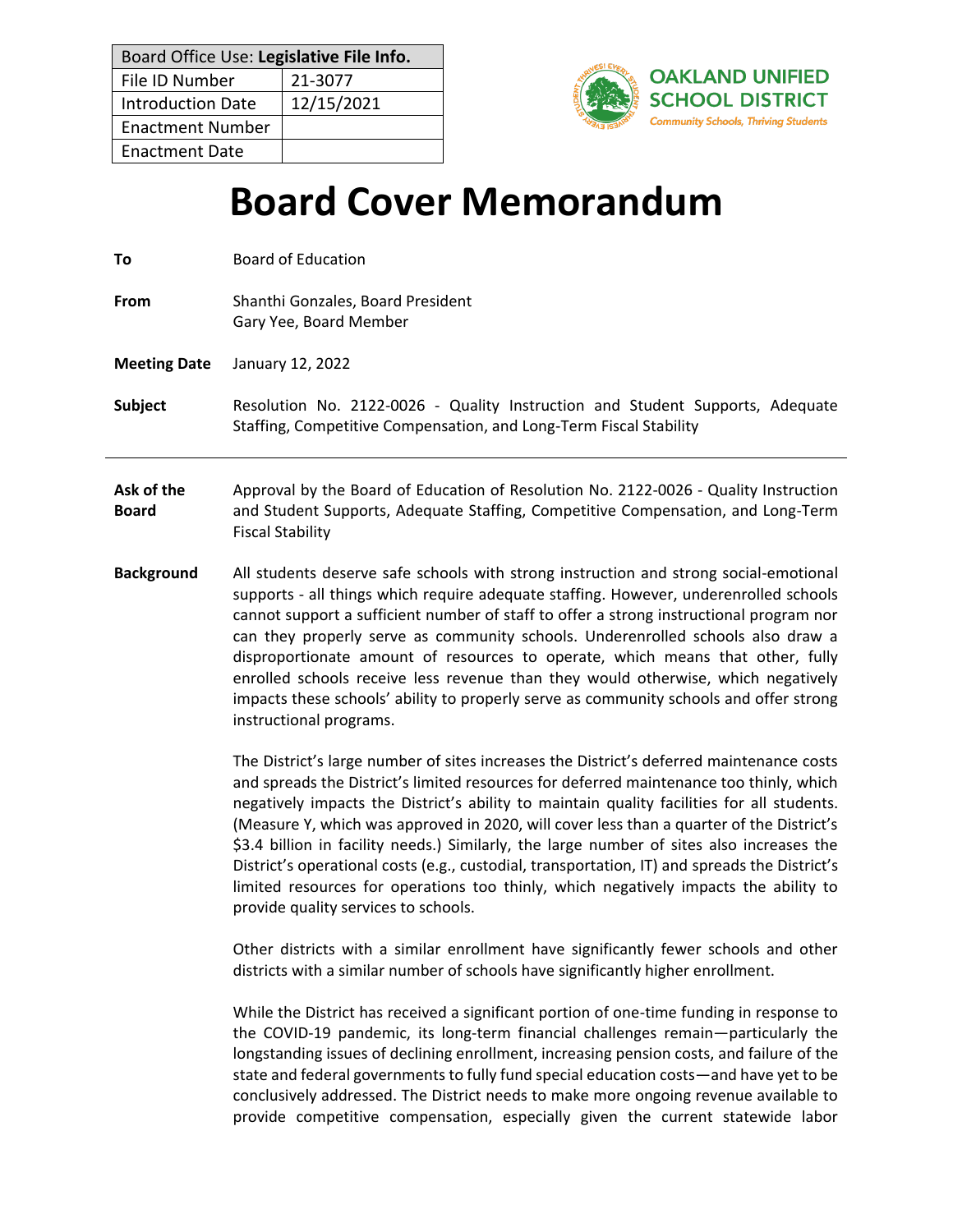storage, competition from nearby districts, and the likelihood of significant inflationary pressures in the near future. Moreover, without making such ongoing revenue available, the District cannot stay solvent, operate such a disproportionately high number of schools, and avoid making programmatic reductions that fundamentally undermine the ability of the District to operate and provide a basic level of instruction to all of its students, particularly those students with the highest needs.

It is likely that a decision this year (2021-22) to consolidate schools may make the District eligible for \$10 million in unrestricted funding under Assembly Bill No. 1840 ("AB 1840").

**Discussion** The resolution directs the Superintendent to present that Board with a list of school consolidations to create budget savings in order to employ sufficient staff to operate the District and its schools and to provide the necessary instructional offerings to students, to help the District offer competitive compensation, to repair and maintain quality school facilities, to more effectively use the District's limited resources, and to help address the District's long-term financial challenges.

> The original resolution, as introduced on December 15, 2021, directed the Superintendent to present the Board with "a list of school consolidations . . . estimated to achieve a minimum of \$3 million in ongoing savings starting in 2022-23 and an additional \$5 million in ongoing savings starting in 2023-24." It also directed it to be done "at the soonest possible opportunity (e.g., a Special Board meeting)."

> The revised version of the resolution now before the Board changes this to simply direct the Superintendent to bring forward a list of the school consolidations (i.e., closures or mergers) that could be reasonably implemented by Fall 2022 and/or Fall 2023. It would then be up to the Board to determine whether to consolidate all, some, or none of schools on the list. The revised version of the resolution also directs the Superintendent to bring forward such a list at the soonest "reasonable" opportunity and makes it explicit that this timeline is not constrained by prior Board resolutions or action. Additionally, the revised version includes an update chart of comparative districts and some changes to the whereas clauses.

> The revised version maintains the direction to bring forward a proposal, no later than May 2022, for how the to-be-available facilities shall be utilized for District purposes should the Board then vote to consolidate schools.

- **Fiscal Impact** No direct fiscal impact. The projected fiscal impact of school consolidations will be included with the list of the school consolidations is presented to the Board. An additional \$10 million in one-time funds may be available under AB 1840 if the Board ultimately enacts at least some of proposed school consolidations this fiscal year. [Please note an earlier published version of the fiscal impact stated that there would be at least \$6 million in estimated ongoing savings. The projected savings will not be known until the list of schools to possibly consolidate is determined.]
- **Attachment** Resolution No. 2122-0026 Quality Instruction and Student Supports, Adequate Staffing, Competitive Compensation, and Long-Term Fiscal Stability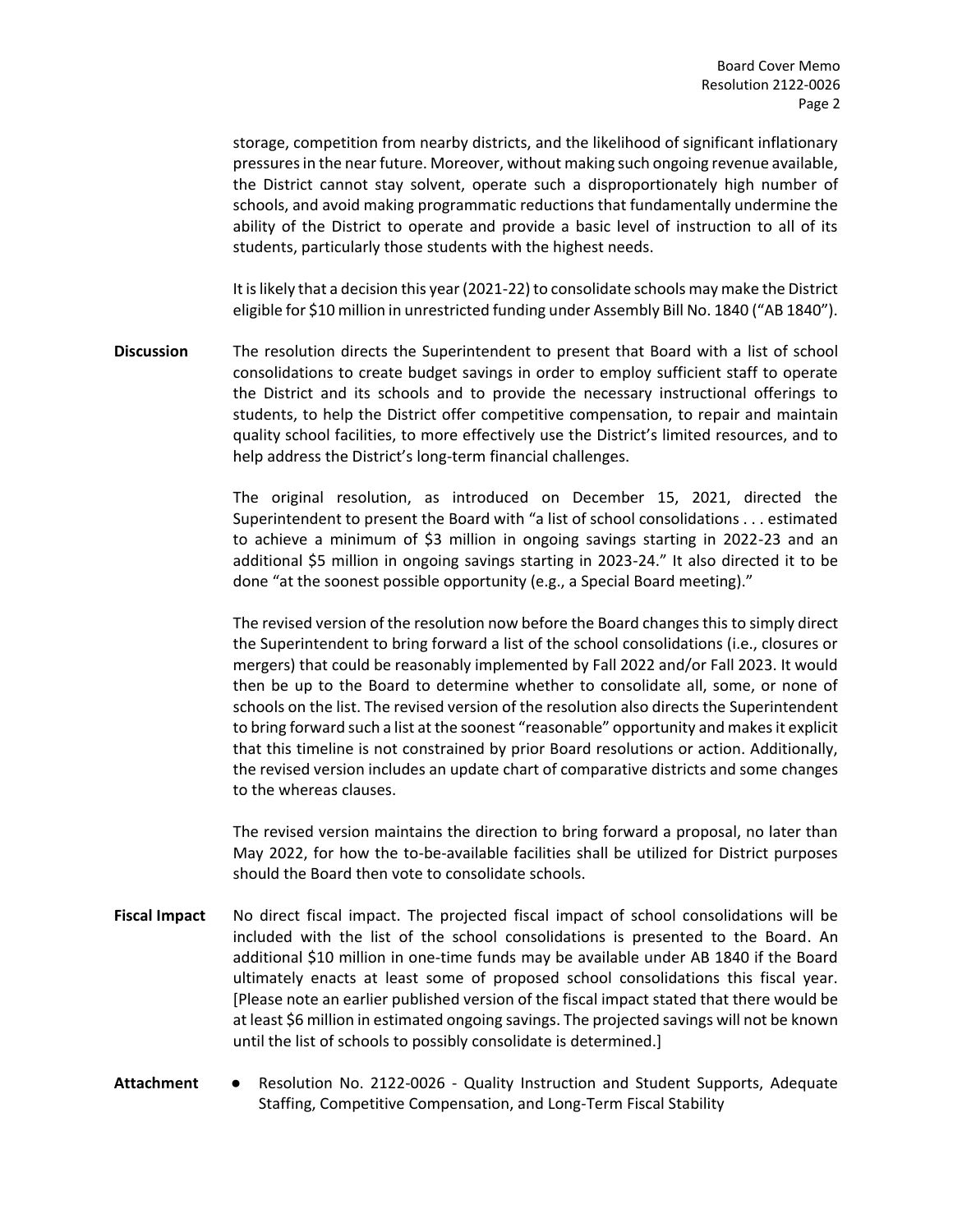## **RESOLUTION OF THE BOARD OF EDUCATION OF THE OAKLAND UNIFIED SCHOOL DISTRICT**

#### **Resolution No. 2122-0026**

## **Quality Instruction and Student Supports, Adequate Staffing, Competitive Compensation, and Long-Term Fiscal Stability**

**WHEREAS,** all students deserve safe schools with strong instruction and strong social-emotional supports - all things which require adequate staffing;

**WHEREAS,** underenrolled schools cannot support a sufficient number of staff to offer a strong instructional program nor can they properly serve as community schools;

**WHEREAS,** underenrolled schools also draw a disproportionate amount of resources to operate, which means that other, fully enrolled schools receive less revenue than they would otherwise, which negatively impacts these schools' ability to properly serve as community schools and offer strong instructional programs;

**WHEREAS,** given that Measure Y will cover less than a quarter of the District's \$3.4 billion in facility needs, the large number of sites increases the District's deferred maintenance costs and spreads the District's limited resources for deferred maintenance too thinly, which negatively impacts the District's ability to maintain quality facilities for all students;

**WHEREAS,** the large number of sites increases the District's operational costs (e.g., custodial, transportation, IT) and spreads the District's limited resources for operations too thinly, which negatively impacts the ability to provide quality services to schools;

**WHEREAS,** as illustrated in the table below, other districts with a similar enrollment have significantly fewer schools and fewer teachers and other districts with a similar number of schools have significantly higher enrollment:

|                    |                   | 2020-21       | 2020-21            | Enrollment/    |
|--------------------|-------------------|---------------|--------------------|----------------|
|                    | 2020-21           | <b>Number</b> | Average            | <b>Teacher</b> |
| <b>District</b>    | <b>Enrollment</b> | of Schools    | <b>School Size</b> | Ratio*         |
| Fontana USD        | 35,461            | 45            | 788                | 19.2           |
| <b>Fremont USD</b> | 34,782            | 43            | 809                | 19.5           |
| Fresno USD         | 69,709            | 100           | 697                | 20.5           |
| Hayward USD        | 19,069            | 33            | 578                | 19.6           |
| Riverside USD      | 39,443            | 47            | 839                | 20.8           |
| Santa Ana USD      | 43,917            | 54            | 813                | 22.2           |
| Stockton USD       | 33,943            | 56            | 606                | 27.3           |
| <b>Oakland USD</b> | 35,489            | 81            | 438                | 15.8           |

*\*Ratio calculated with 2019-20 enrollment and 2018-19 teacher FTE (latest available data).*

;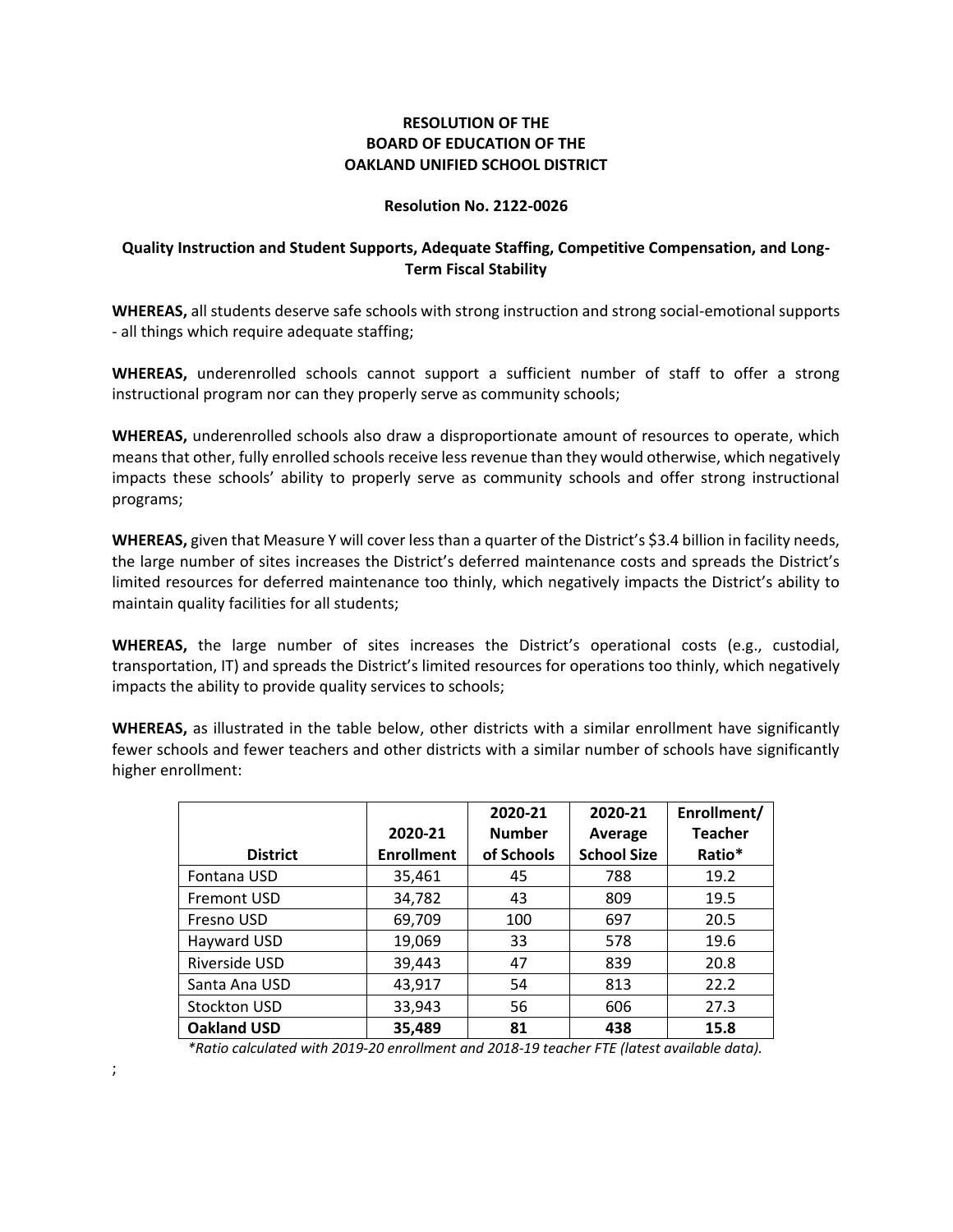**WHEREAS,** the District currently operates 38 elementary, middle, and K-8 schools with projected 2022-23 enrollment of fewer than 400 students, of which 12 are projected to enroll less than 250 students;

**WHEREAS,** although the District has received a significant portion of one-time funding in response to the COVID-19 pandemic, its long-term financial challenges remain - particularly the longstanding issues of declining enrollment, increasing pension costs, and failure of the state and federal governments to fully fund special education costs - and have yet to be conclusively addressed;

**WHEREAS,** the District needs to make more ongoing revenue available to provide competitive compensation, especially given the current statewide labor storage, competition from nearby districts, and the likelihood of significant inflationary pressures in the near future;

**WHEREAS,** without making such ongoing revenue available, the District cannot stay solvent, operate such a disproportionately high number of schools, and avoid making programmatic reductions that fundamentally undermine the ability of the District to operate and provide a basic level of instruction to all of its students, particularly those students with the highest needs; and

**WHEREAS,** a decision this year (2021-22) to consolidate schools as provided in this Resolution may make the District eligible for \$10 million in unrestricted funding under Assembly Bill No. 1840 ("AB 1840").

**NOW, THEREFORE, BE IT RESOLVED,** in order to employ sufficient staff to operate the District and its schools and to provide the necessary instructional offerings to students, to help the District offer competitive compensation, to repair and maintain quality school facilities, to more effectively use the District's limited resources, and to help address the District's long-term financial challenges, the Board of Education ("Board") hereby directs the Superintendent to present the Board - at the soonest reasonable opportunity (if needed, at one or more Special Board meetings called for this purpose), notwithstanding the requirements of Resolution No. 2021-0037 (Reparations for Black Students), Resolution No. 1819- 0178 (Improving Community Engagement for Proposed School Changes), or any prior Board direction or action - a list of the school consolidations (i.e., closures or mergers) that can be reasonably implemented by Fall 2022 and/or Fall 2023; and

**BE IT FURTHER RESOLVED,** the Board directs the Superintendent to forward a proposal to the Board, no later than May 2022, for how the newly available facilities shall be utilized for District purposes should the Board vote to consolidate one or more of those schools.

**PASSED AND ADOPTED** on , 2022, by the Governing Board of the Oakland Unified School District by the following vote:

PREFERENTIAL AYE:

PREFERENTIAL NOE:

PREFERENTIAL ABSTENTION:

PREFERENTIAL RECUSE: